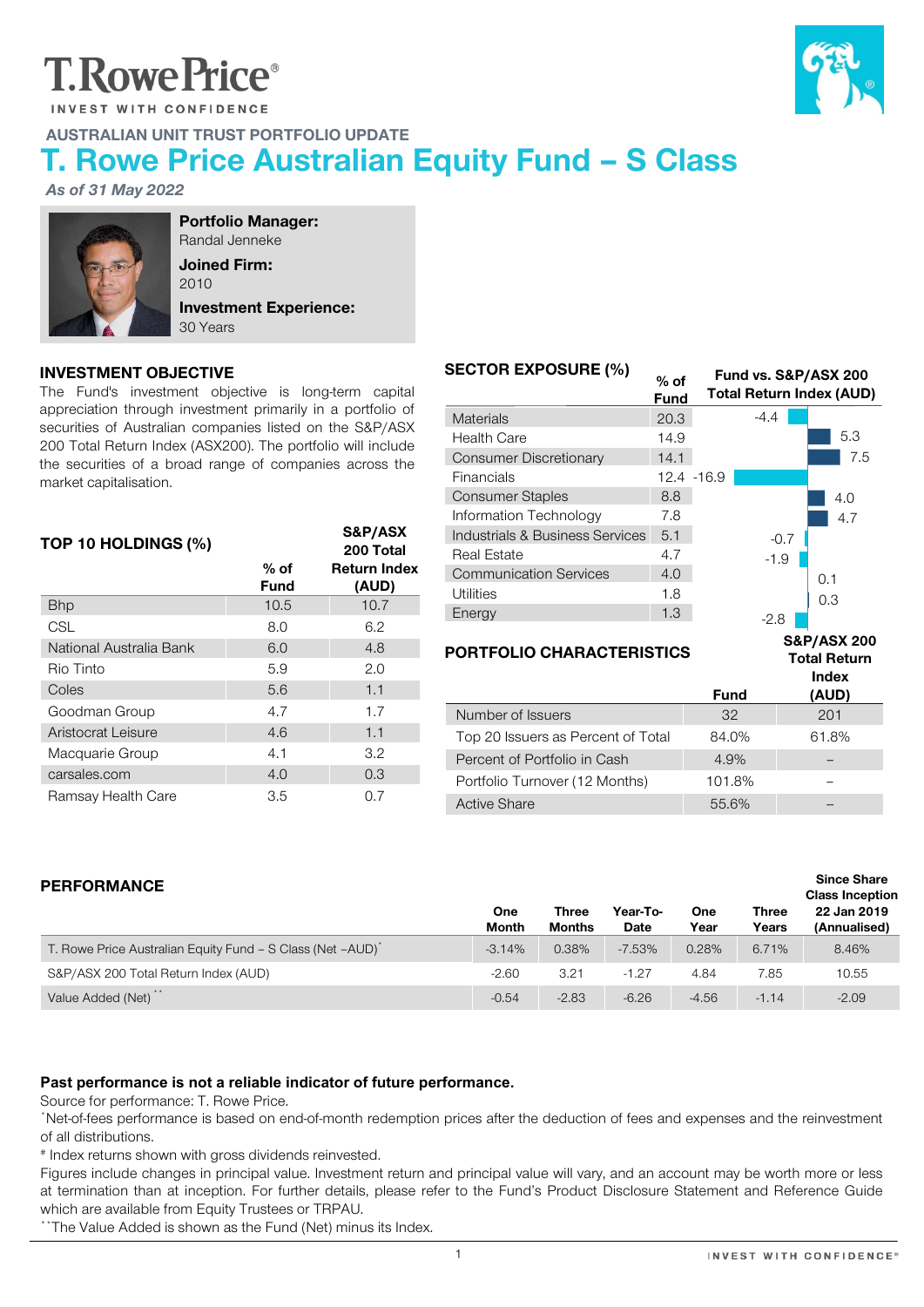#### FUND REVIEW

The Australian equity market fell again in May; however, it is The path to lower inflation has been extended and one of the best performing assets classes globally so far in 2022. Over the month, Australian equities outperformed emerging markets but underperformed developed markets in local currency terms.

The top performing sectors for the month included materials, utilities, and industrials and business services while the key underperforming sectors were real estate investment trusts (REITs), information technology, and consumer staples. The proposed EU ban on Russian oil imports saw oil prices spike. Iron ore prices fell as China's zero-covid policy continued to weigh negatively on economic activity and therefore demand for iron ore. Gold prices fell modestly over the month. With inflation data in line with market expectations, U.S. Treasury yields fell by a modest five basis points to 2.84%. Conversely, Australian 10-year bond yields continued to sell off with yields rising by another 22 basis points to 3.34% in May. The Australian dollar rose against its U.S. counterpart.

#### PORTFOLIO HIGHLIGHTS

The T. Rowe Price Australian Equity Fund underperformed the benchmark in May. Notable underperformers included Eagers Automotive, Goodman Group, and IDP Education. Good performances were posted by Allkem, Treasury Wine Estates, and BHP.

Goodman Group underperformed following announcement from ecommerce giant Amazon that it had move beyond the current market inflation fears and focus overexpanded during the pandemic and was looking to lease back on the key issue (earnings) that we believe will come to out some industrial space. We believe Goodman has limited dominate markets as we move through 2022. We expect exposure to this issue given that it has a small U.S. footprint quality and growth companies to perform well in this and modest exposure to Amazon's affected businesses. The environment.fundamentals for the company are strong, in our view, and the business is well placed to benefit from strong longer-term ecommerce trends.

Allkem was one of the top performers in the S&P/ASX200 for the month. This was driven by strong electric vehicle demand, which in turn is sending lithium prices higher. The challenge for the entire industry is to produce enough lithium to meet the very strong market demand going forward. Allkem, in particular, has a number of greenfield and brownfield expansions coming online in the next three to five years. In our view, the company is well-placed to grow its production profile and benefit from the very strong tailwinds associated with the transition to electric vehicles which is well under way.

#### **OUTLOOK**

complicated by a combination of the war in Ukraine and China's continued pursuit of its zero-covid policy, which is causing ongoing supply chain disruptions. In addition, wage pressures are mounting, which risks making inflation an entrenched longer-term issue. Most likely this will require central banks to raise interest rates higher than previously thought, with negative consequences for earnings growth. We believe this makes the risk of a central bank policy error very high. Some central banks appear to have little choice but to drive their economies close to or into recession in order to bring inflation back under control.

While there are a high number of uncertainties, the current sell-off in growth and high quality companies is creating good opportunities, in our view. We believe it is far better to prepare for what is likely to come (slowing growth and recession risk) rather than what stares us in the face today (higher inflation). This contrarian approach will enable us to position our portfolio for the next phase of the market.

Having previously moved to a more cautious stance in our portfolio, we are now taking the opportunity to add to quality and growth companies we believe are oversold based on near-term inflation fears and higher interest rates. Having taken profit on these positions during the course of 2021, we have ample scope to take these positions higher. In our view, the this will likely set up the portfolio to perform well once we

This material is provided for informational purposes only and is not intended to be investment advice or a recommendation to take any particular investment action. The views and portfolio holdings contained herein are as of date noted on the material and are subject to change without further notice. The specific securities identified and described do not necessarily represent all of the securities purchased, sold, or recommended for the Fund and no assumptions should be made that the securities identified and discussed were or will be profitable.